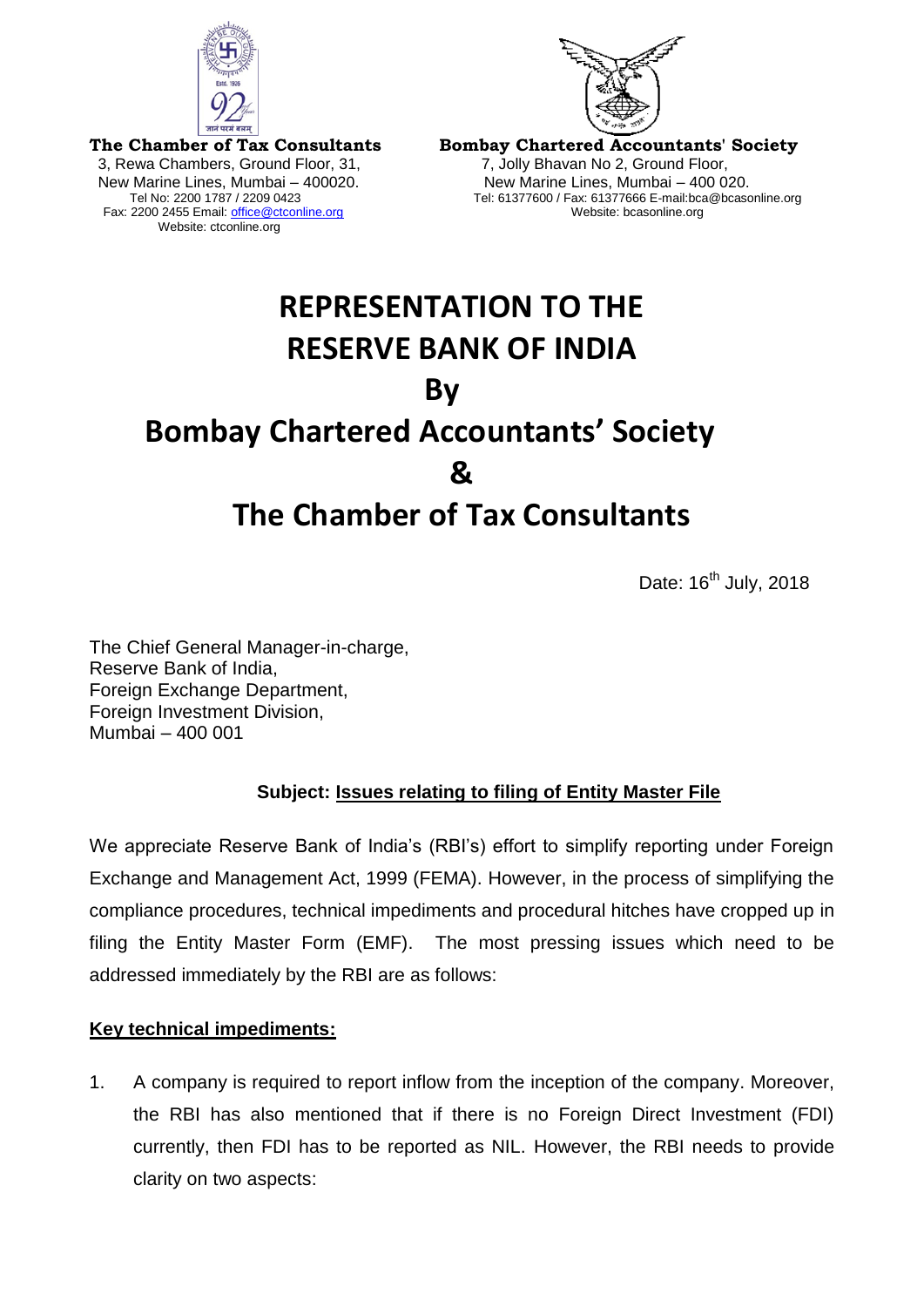*"Whether foreign investments received under Foreign Exchange Regulation Act, 1973 (FERA) regime are required to be reported?"*

*"If a company has NIL FDI today, whether previous foreign investments received needs to be reported?"*

It is pertinent to note that obtaining such historic data may be arduous. Also it is not possible to collate data for an indefinite past.

2. Provide guidance on companies in the process of liquidation:

*"Whether an entity with FDI is required to file EMF even if it is under liquidation?"*

It is important to recognize that it is difficult to obtain such data as an official Liquidator.

3. Provide clarity in the cases of companies undergoing a scheme of amalgamation / de-merger :

*"Whether separate reporting is required for the merged or demerged entity or the resulting company should prepare a consolidated report?"*

4. Provide guidance on reporting venture capital from foreign investors:

*"How to report investment by Foreign Venture Capital Investor (FVCI) and whether investment by FVCI needs to be reported even for those cases where Form FC-GPR has not been filed earlier?"*

## **Key procedural hindrances:**

1. The website<sup>1</sup> for filing EMF is functioning slowly. The website keeps crashing and it takes at-least 30 minutes before the website starts responding again. The signing up procedure which requires validation of an entity user by the RBI consumes valuable time. The sign up procedure can be streamlined by allowing the Directors of the company to be the entity user for filing of EMF.

<sup>&</sup>lt;u>.</u><br><https://firms.rbi.org.in/firms/faces/pages/login.xhtml>?<sup>1</sup>